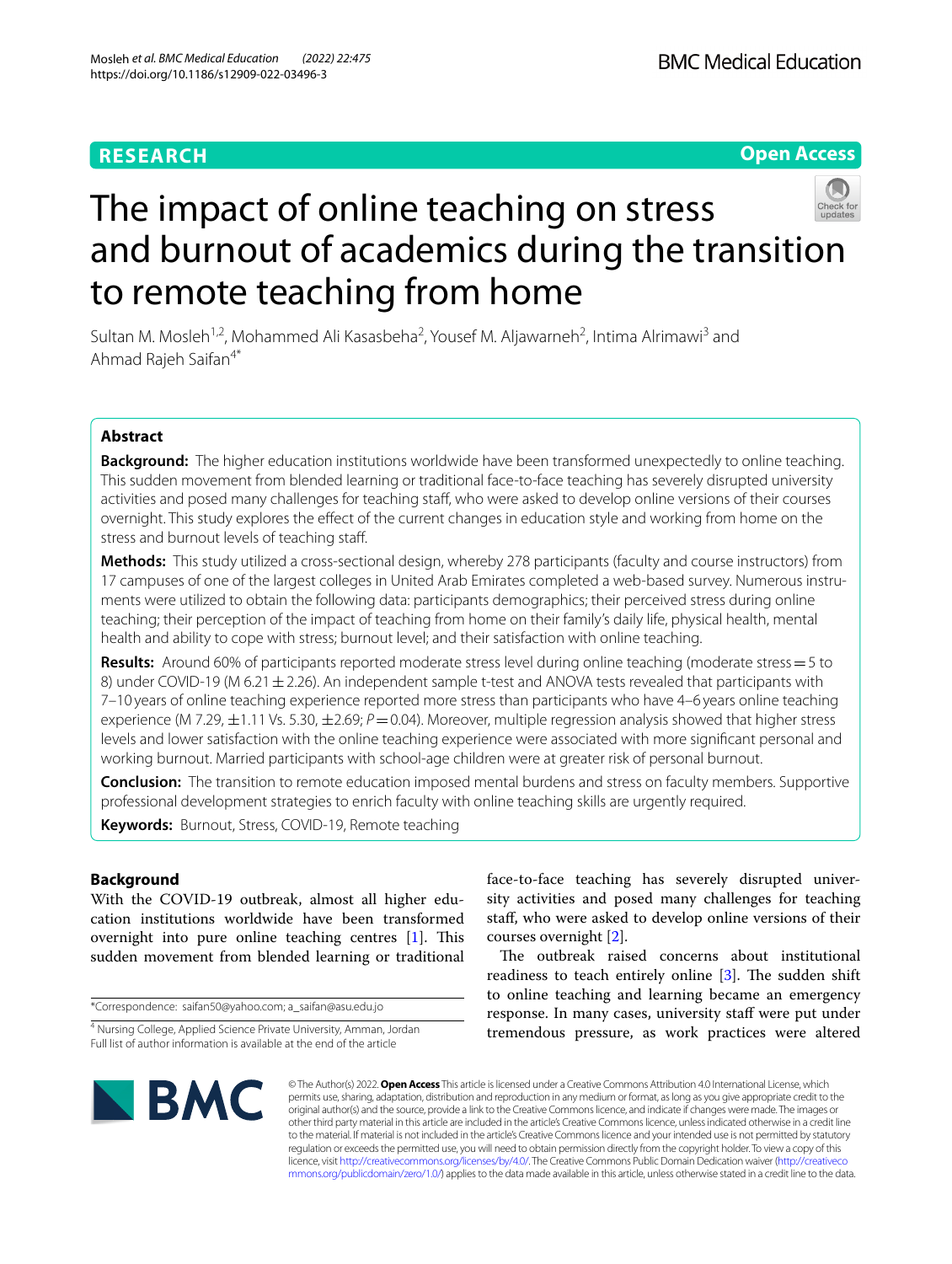signifcantly [\[4\]](#page-8-3), with limited support, resources and capabilities. Disciplines with practical placements, such as engineering, nursing and medical schools, were faced with even greater disruption to students' learning processes [\[5,](#page-8-4) [6](#page-8-5)].

Digital infrastructures and tools such as Blackboard, Zoom, and Microsoft Teams were rapidly adopted during the sudden disruption to the learning process. Such quick adaptation required new reliance on technologies that might never have been considered, often with significant difficulties. Since individuals began to work in isolation, online and often from home, the ability to use the technology was a further worry pickup [[7\]](#page-8-6). Paudel et al. [\[8](#page-8-7)] found that neither students nor staff were ready for the sudden change, lacking essential skills required to manage and control online learning resources. In addition, there is stress associated with redesigning courses, which occupied most of the time in online lesson planning, developing assessment criteria, and synchronizing activities [[6](#page-8-5)].

Increased work overload, lack of training, and workfamily confict are important factors that increase the burden and stress among university faculty during online teaching [[7,](#page-8-6) [9](#page-8-8), [10](#page-8-9)]. In a recent study of the primary stress factors among online university teachers, the authors found that most were not happy with the online teaching model, which afected their mental health [\[11](#page-8-10)]. Some universities, however, were able to offer remote consultation and psychological services as contingency plans for their students and staff during quarantine, including Khalifa University in the United Arab Emirates (UAE) [\[12](#page-8-11)].

The tremendous disruption caused by the COVID-19 pandemic is not limited to teaching experience but extends to afect all aspects of daily life. Social distancing practices, travel restrictions, teaching from home, and community restrictions are associated factors contributing to stress and burnout levels [[13\]](#page-8-12). Added to these are general living arrangements related to accommodation, having children at home, and mixed home and work responsibilities. However, few studies have considered these factors during COVID-19.

Such rapid change in teaching and learning during the pandemic has placed extra demands on individuals physically, cognitively, and emotionally  $[10]$  $[10]$ . The psychological pressure and negative consequences were not limited to staf well-being but extended to students and their parents, afecting the whole process of teaching and learning [[12\]](#page-8-11). Other studies have confrmed that the disruption to education during the COVID-19 outbreak imposed huge demands and mental stress on staff due to the short notice for online course preparation  $[6, 10]$  $[6, 10]$  $[6, 10]$  $[6, 10]$  $[6, 10]$ . This would increase the rate of staff burnout and turnover.

Over recent decades, online teaching has become a strategic objective in many universities and higher educational institutions, including those in the UAE. However, with the pandemic, these institutions suddenly went online with less than 3 days of planning [\[13\]](#page-8-12). It is argued that the rapid transition to online teaching due to the COVID-19 pandemic challenges faculty psychological wellbeing and quality of online course material, despite the number of training that faculty engaged with over the pandemic period. There is limited evidence on the different impacts of working online from home on educators and staff stress and burnout levels.

The current study was conducted in one of the largest applied higher educational institutions in the UAE. It has 16 campuses in Abu Dhabi, Al Ain, Al Dhafra region, Dubai, Sharjah, Ras Al Khaimah, and Fujairah that accommodate approximately 23,000 male and female students. It offers about 100 majors in the academic programs. This includes a bachelor's degree for the following professions: business, engineering, nursing, physiotherapy, emergency health, and medical imaging.

Traditionally, students needed to come to the college to attend their lectures and this was an essential condition to achieve graduation requirements. All the courses within all programs were offered face-to-face. Suddenly and unexpectedly, the system moved completely to online and hybrid teaching styles because of the COVID-19 pandemic. The hybrid style included mixed online and face-to-face teaching. Therefore, this study explores the efect of the current changes in education style and working from home on teaching staf's stress and burnout levels. The study has four main hypotheses:

- The sudden transition to online teaching increased staff stress levels.
- Working from home is expected to have a negative impact on family life, physical health, mental health, and coping with stress.
- The mean level of perceived burnout during the transition to online teaching is expected to be high.
- Individual perception of burnout and stress is moderated by experience with online teaching and the total number of years of teaching experience.

This study adopted the World Health Organization (2019)  $[14]$  $[14]$  $[14]$  definition of the occupational "Burnout" concept as a syndrome that results from chronic workplace stress that was not effectively managed. This concept is characterized by exhaustion (energy depletion), negativism, and reduced professional efficacy. Moreover, stress was defned in the literature as the feeling of being overwhelmed or unable to cope with internal and external stressors, and it involves physiological or psychological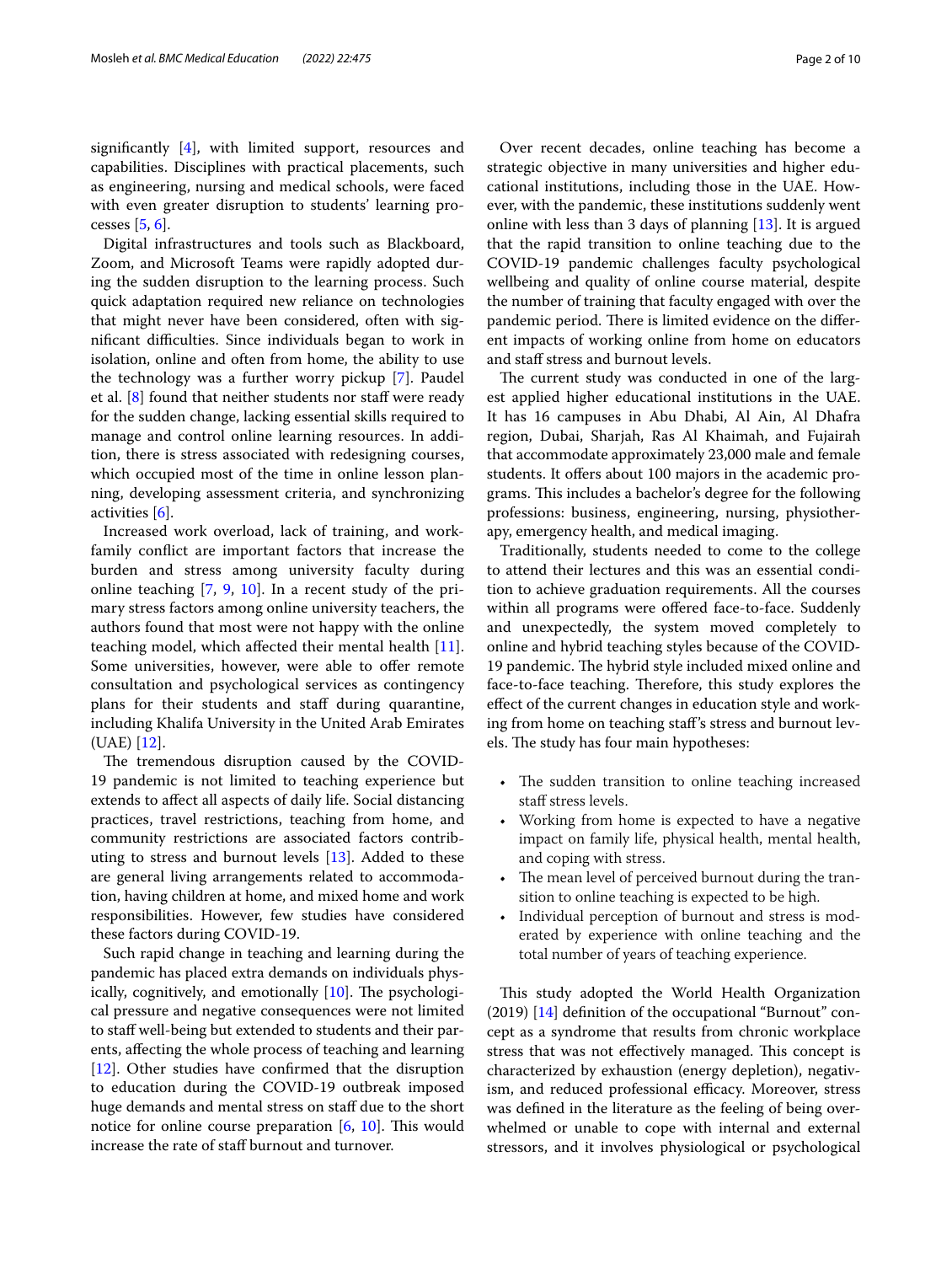changes and responses  $[15]$ . Therefore, it would affect the individual's health. This definition of stress was adopted in this study.

# **Methodology**

# **Design and sampling**

This study utilized a cross-sectional, survey-based descriptive design. The study included faculty and teaching instructors working at one of the colleges in the UAE. The study measuring instruments were converted into an online survey and sent by email to potential participants from the 17 campuses. The potential participants were from eight diferent academic divisions, including Business, Computer Information Science, Applied Media, Education, Engineering Technology and Science, Health Sciences, and Military and Security and General Studies. The study included full-time and part-time faculty with current experience in online teaching for either theory or practical courses. A full population sampling technique was followed, where the study survey was sent to all 435 faculty and teaching instructors. A weekly reminder was sent to encourage participation over 1 month, from 25 June to 25 July 2021. Completed surveys were received by the PI and screened for data completeness.

## **Instruments**

A demographic data questionnaire with 18 questions was developed for the purpose of the study and collected background demographic and teaching-related information. Participants also reported the number of professional development courses related to online teaching they attended in the current academic year. Moreover, participants reported their years of experience with online teaching and the number of online courses they taught before and after the COVID-19 pandemic.

Perceived stress level during online teaching from home was evaluated by single-item questions to capture the extent to which online teaching from home has created stress. Participants responded to these items using a continuous scale that ranged from 0 to 10. Four levels of stress were determined as follows: 0 (No stress), 1–3 (Low stress), 4–6 (Moderate stress), and 7–10 (High stress). They also reported their perception of the impact of teaching from home on their family's daily life, physical and mental health, and ability to cope with stress [\[9](#page-8-8), [11\]](#page-8-10). Participants responded to these four items using a scale from 1 (Very negatively) to 5 (Very positively). We used a single-item measure to reduce the demand on participants and make it easier for them to complete the entire survey.

Burnout level was evaluated by a modifed questionnaire based on the literature and the Copenhagen Inventory  $[16]$  $[16]$ . The modified scale evaluates the level

of individual burden related to teaching online from home during the COVID-19 pandemic. The scale has 16 items in three subscales: personal burnout (6 items), work-related burnout (7 items) and teaching online from home-related burnout (3 items). In the first subscale, participants reported how often they experienced or felt burnout fatigue and exhaustion attributed to non-work factors. All items on personal and work-related burnout were scored on a fve-point Likert scale as follows:  $(1) =$  almost never;  $(2) =$  rarely;  $(3) =$  sometimes;  $(4) =$ often;  $(5)$  = always. The burnout items related to online teaching were scored on a fve-point Likert scale ranging from  $1=a$  very high degree to  $5=a$  very low degree. The average score of each subscale was then calculated and summed to an overall scale with a higher score indicating more overall burnout. The internal consistency reliabilities for instrument subscales were satisfactory with a Cronbach's alpha of 0.90 for the personal burnout subscale, 0.80 for the work-related burn subscale and 0.88 for the teaching online from home-related burnout subscale.

Faculty satisfaction was evaluated by Online Faculty Satisfaction Survey (OFSS) developed by Wasilik et al.  $[17]$  $[17]$ . The survey has 28-item and is divided into three subscales, with a rating scale ranging from 1 for strongly disagree to 4 for strongly agree. For the purpose of this paper, the total score of satisfaction was reported in the analysis as an independent variable.

# **Data analysis**

All data were exported from a Microsoft Excel spreadsheet into SPSS, and all statistical analyses were carried out using SPSS Statistics (version 26.0). All collected data were organised using absolute and relative frequencies, n (%), were used for categorical variables; and mean, standard deviation (mean  $\pm$  SD) and minimum and maximum values (min–max) for normally distributed continuous variables. Continuous variables such as burnout level, stress and total satisfaction score were normally distributed based on a Shapiro-Wilk test (*P*>0.05). In all parametric statistical tests, two-tailed tests of signifcance and confdence intervals were based on the level of *P*<0.05. First, an Independent Sample t-test and analysis of variance (ANOVA) tests were performed to determine the mean diferences in the perceived stress and burnout based of individual characteristics. Second, a Pearson's correlation coefficient test was performed to examine the correlation between the dependant and independent variables. Lastly, multiple linear regression models were run to identify the independent predictors for burnout level; signifcant variables that emerged from the univariate analysis and the total score of online satisfaction teaching score were used to build the regression models.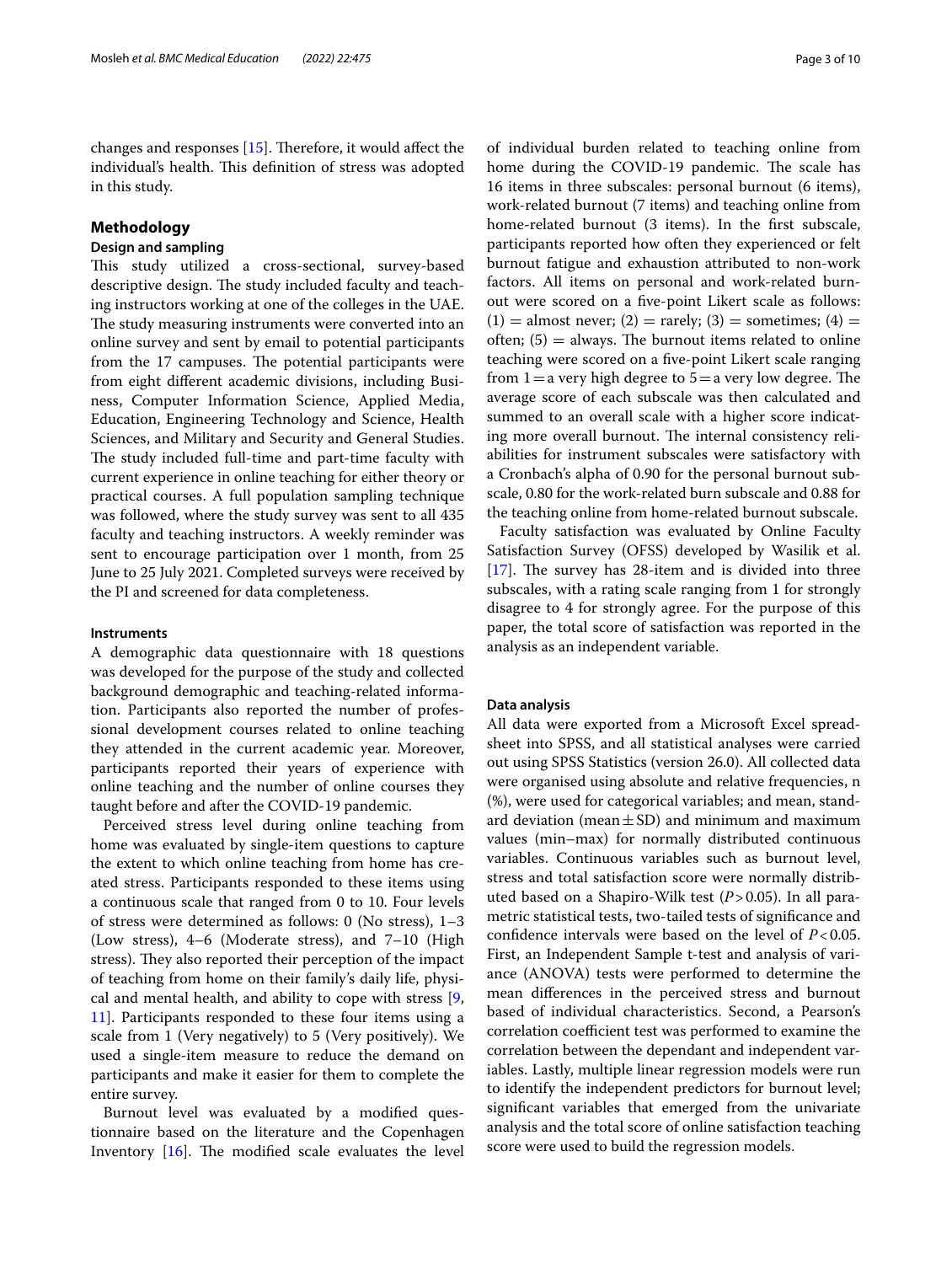# **Ethical considerations**

This study was approved by the college Research and Ethical Integrity Committee (SRC-1-22/6/2020). The online survey included the study questionnaires, participants' information sheet, and an electronic consent form. No individual data were collected, and informed consent was obtained from each participant. In general, the risks of taking part in this study were low. Participation in the study was anonymous and all collected data were kept secured using password-protected computers by the PI in a private device to avoid any breach of confdentiality. The informed consent form was obtained and participants were informed that their agreement to participate is entirely voluntary, with the right to refuse or withdraw from participation without any reason and without jeopardizing their rights.

# **Results**

# **Participant characteristics**

A total of 278 faculty members participated, with a response rate of 64%. The mean age of the participants was 45.6  $(\pm 11.01)$  years. The sample was primarily male  $(60.4\%)$  and 226  $(81.3\%)$  participants were married. The majority of the participant had a working partner 133  $(58.8\%)$ . The average number of school children was  $2.14$  $(\pm 1.27)$ , and 90 (38.9%) of the sample had one child in the school during online teaching. A total of 109 (39.3%) participants were lecturers and 111 (40%) participants were at professor rank (Table [1\)](#page-3-0). Forty-seven percent of the participants had more than 15years of experience in academic teaching. Experience of online teaching appeared to be 0–3years in 83.9% of the sample.

Regarding Professional Development (PD) hours of training, the survey had two questions: one pertaining to PD activities before February 2020 (prior to COVID-19) and one after that date. Before February 2020, 78 (28.1%) of participants had completed more than 15 PD hours, 57 (20.5%) 1–3 PD hours and 27 (9.7%) no PD activities related to online teaching. After February 2020, the percentage of participants who had completed more than 15 PD hours increased dramatically to 44.2.%, with only one (0.4%) of participants showing no PD activities related to online teaching. With regard to the number of online courses taught after the changeover, 134 (43.1%) participants taught four online courses in the Spring semester (2019) compared with 59 (19.0%) participants with four online courses during the Autumn semester (2020).

# **Stress levels**

Participants reported moderate stress levels during online teaching under COVID-19 (mean  $6.21 \pm 2.26$ ). Considering cut-off points where less than 5 is least

# <span id="page-3-0"></span>**Table 1** Participants' general characteristics

|                                                    | N (%)      |
|----------------------------------------------------|------------|
| Gender                                             |            |
| Male                                               | 168 (60.4) |
| Female                                             | 110 (39.5) |
| Marital status                                     |            |
| Single                                             | 44 (15.8)  |
| Married                                            | 226 (81.3) |
| Divorced                                           | 7(2.9)     |
| <b>Working partner</b>                             |            |
| Yes                                                | 93 (41.2)  |
| Νo                                                 | 133 (58.8) |
| Number of school children                          |            |
| 1                                                  | 90 (38.9)  |
| $\overline{2}$                                     | 68 (30.1)  |
| 3                                                  | 35 (15.5)  |
| 4                                                  | 19 (8.4)   |
| 5                                                  | 8(3.5)     |
| 6                                                  | 6(2.7)     |
| <b>Academic Rank</b>                               |            |
| Lecturer / senior lecturer                         | 109 (39.3) |
| Professor                                          | 111(40)    |
| Clinical instructor                                | 58 (20.8)  |
| <b>Division</b>                                    |            |
| <b>Business</b>                                    | 34 (12.2)  |
| Computer Information Science                       | 22 (97.9)  |
| Applied Media                                      | 11 $(4)$   |
| Education                                          | 15 (95.4)  |
| Engineering Technology and Science                 | 62 (22.3)  |
| <b>Health Sciences</b>                             | 41 (14.7)  |
| Military and Security                              | 5(1.8)     |
| General Academic                                   | 88 (31.7)  |
| Years of teaching                                  |            |
| 0-5 years                                          | 49 (17.6)  |
| 6-10 years                                         | 46 (16.5)  |
| $11 - 15$ years                                    | 52 (18.7)  |
| More than 15                                       | 131 (47.1) |
| Years of experience of teaching online             |            |
| 0–3 years                                          | 233 (83.9) |
| 4-6 years                                          | 30 (10.8)  |
| 7-10 years                                         | 7(2.5)     |
| More than ten years                                | 8(2.9)     |
| Number of online courses taught during Autumn 2019 |            |
| None                                               | 158 (56.8) |
| One                                                | 25 (9)     |
| Two                                                | 20 (7.2)   |
| Three                                              | 16(5.8)    |
| More than three                                    | 59 (21.2)  |
| Number of online courses taught during Spring 2020 |            |
| None                                               | 0(0)       |
| One                                                | 31 (11.4)  |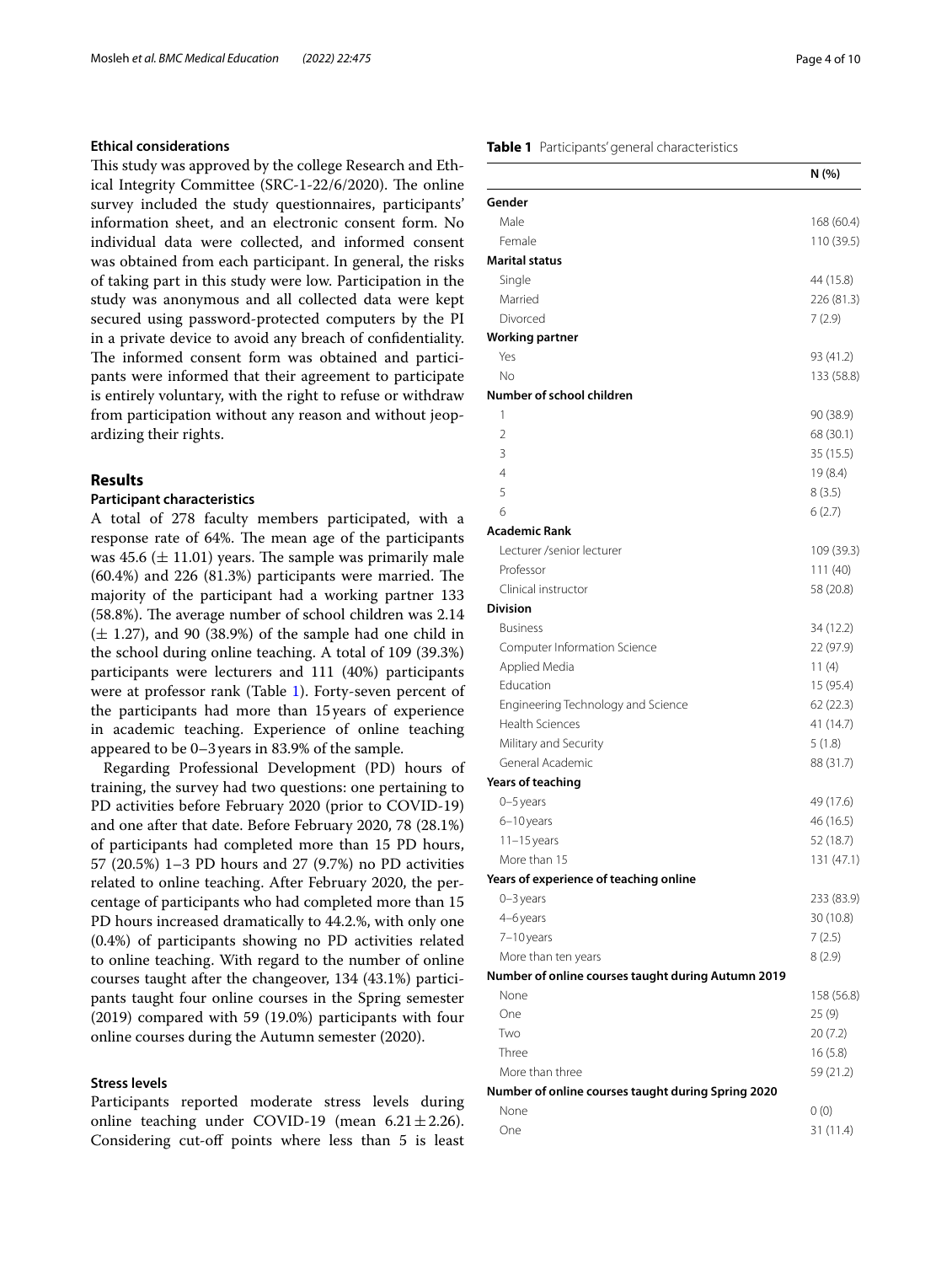# **Table 1** (continued)

|                                                          | N(%)       |
|----------------------------------------------------------|------------|
| Two                                                      | 59 (21.8)  |
| Three                                                    | 47 (17.3)  |
| More than three                                          | 134 (49.4) |
| Number of online PD teaching hours, Before February 2020 |            |
| 0                                                        | 27(9.7)    |
| $1 - 3$ hours                                            | 57 (20.5)  |
| 4-9 hours                                                | 78 (28.1)  |
| $10-15$ hours                                            | 38 (13.7)  |
| More than 15 hours                                       | 78 (28.1)  |
| Number of online PD teaching hours, After February 2020  |            |
| 0                                                        | 1(0.4)     |
| $1 - 3$ hours                                            | 12(4.3)    |
| 4-9 hours                                                | 69 (24.8)  |
| $10 - 15$ hours                                          | 73 (26.3)  |

*PD* personal development, Autumn Semester (from August to December 2019), Spring (from January to June 2020)

More than 15 hours 123 (44.2)

stressful or not at all, 5–8 moderately stressful, and 9–10 highly stressful, 166 (59.7%) of the participants reported moderate stress levels, and 32 (11.5%) reported highstress level (Table [2](#page-4-0)). Seventy-one (25.5%) participants reported a negative efect on family lifestyle, 117 (42.1%) a negative efect on their physical health, and 73 (26.3%) a negative efect on their mental health. An independent sample t-test and ANOVA was performed to determine the diferences between the prevalence of stress on the basis of the participants' characteristics presented in Table [1.](#page-3-0) However, significant differences were found between stress and online teaching experience: participants with 7–10years of online teaching experience reported more stress than participants with 4–6years online teaching experience (mean 7.29,  $\pm$ 1.11 Vs. 5.30,  $\pm$ 2.69; *P* = 0.04). Pearson correlation revealed no significant correlation between stress level and participants' age  $(r=-0.089)$ , the number of courses taught during the pandemic semester ( $r = 0.062$ ), number of PD before the pandemic  $(r=0.01)$  or number of PD during the COVID-19 semester (0.014).

Married participants with more children reported higher negative impact on family life and physical and mental health, although this diference was not statistically significant ( $P = 0.060$ ,  $P = 0.63$ , and  $P = 0.062$ respectively).

## **Perception of burnout**

The average score for personal, working and teaching burnout was 40.44, 33.54, and 28.10, respectively, indicating low burnout level perception. However, a <span id="page-4-0"></span>**Table 2** Impact of online teaching from home on family lifestyle

|                                                  | N(% )      |
|--------------------------------------------------|------------|
| Online teaching from home makes you feel stress? |            |
| No/Low stress                                    | 80 (28.8)  |
| Moderate stress                                  | 166 (59.7) |
| High stress                                      | 32 (11.5)  |
| <b>Family lifestyle</b>                          |            |
| Very Negatively                                  | 9(3.2)     |
| Negatively                                       | 71 (25.5)  |
| No Effect                                        | 102 (36.7) |
| Positively                                       | 74 (26.6)  |
| Very Positively                                  | 22(7.9)    |
| <b>Physical health?</b>                          |            |
| Very Negatively                                  | 18 (6.5)   |
| Negatively                                       | 117(42.1)  |
| No Effect                                        | 76 (27.3)  |
| Positively                                       | 51 (18.3)  |
| Very Positively                                  | 16(5.8)    |
| <b>Mental health?</b>                            |            |
| Very Negatively                                  | 8(2.9)     |
| Negatively                                       | 73 (26.3)  |
| No Effect                                        | 120(43.2)  |
| Positively                                       | 56 (20.1)  |
| Very Positively                                  | 21(7.6)    |
| <b>Coping with stress?</b>                       |            |
| Very Negatively                                  | 8(2.9)     |
| Negatively                                       | 69 (24.8)  |
| No Effect                                        | 101(36.3)  |
| Positively                                       | 83 (29.9)  |
| Very Positively                                  | 17(6.1)    |

considerable percentage of participants perceived a high level of burnout from working from home; for example, 112 (40.3%) often felt physically exhausted, 107 (37.4%) often felt emotionally drained. Having insufficient energy for social life was indicated by 99 (35.6%) of the participants. Pearson correlation revealed a signifcant positive correlation between stress level and the burnout subscales. In addition, a negative correlation was found between burnout subscales, stress level and overall satisfaction with the online teaching experience (Table [3\)](#page-5-0).

A multiple regression analysis was conducted, with variables that revealed a signifcant association in univariate analysis, to determine the independent predictors for burnout subscales. Personal burnout was predicted by the number of school-age children, stress and satisfaction level, and the model explained 35% of personal burnout variance.

The analysis showed that stress levels significantly predicted personal burnout  $(B=4.44, t=9.85, P=0.001)$ . The study found that each one unit increase in stress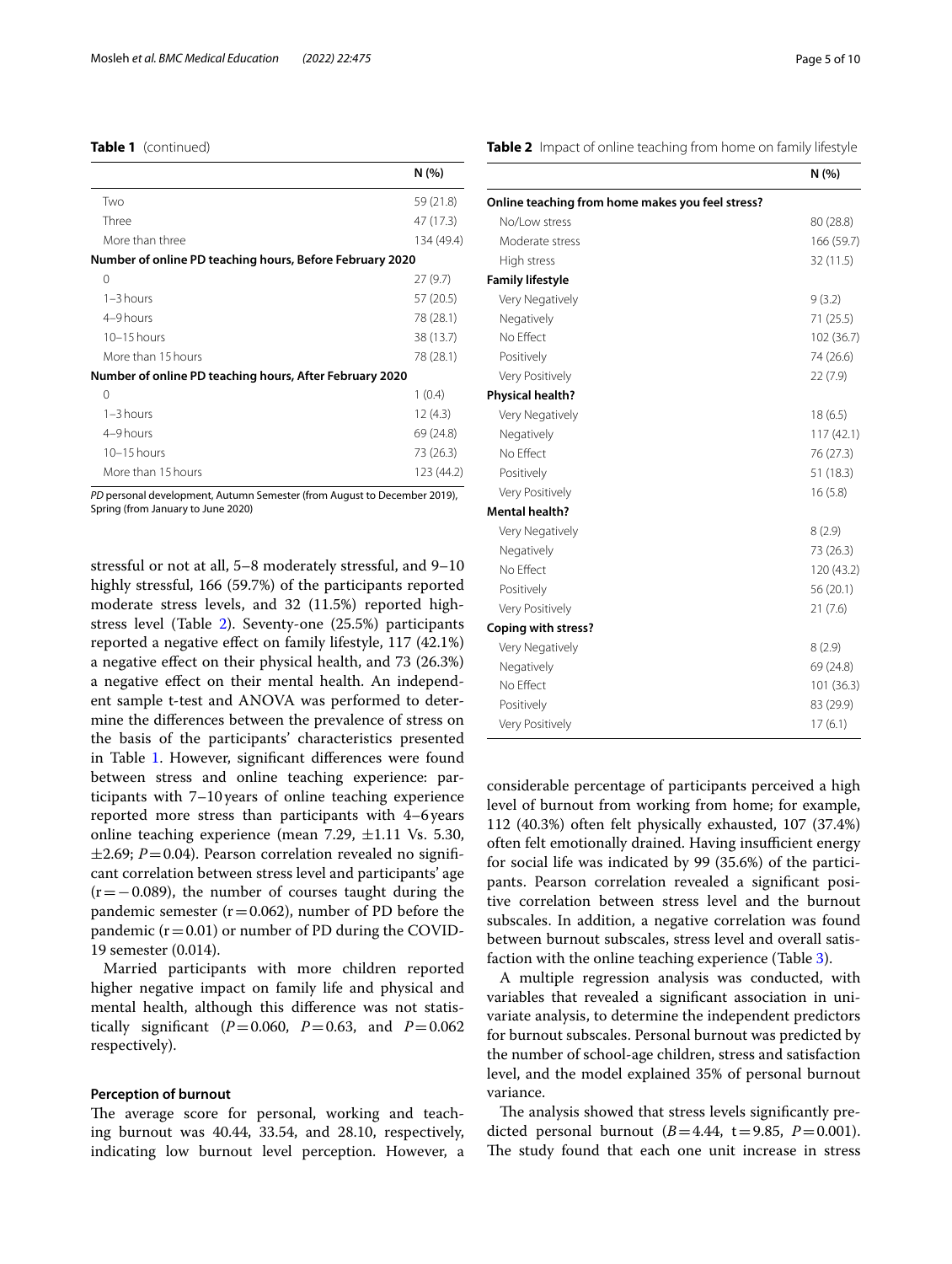|                       | Mean  | <b>Personal burnout</b> | <b>Work burnout</b> | Home teaching<br>burnout | <b>Stress</b> |
|-----------------------|-------|-------------------------|---------------------|--------------------------|---------------|
|                       |       |                         |                     |                          |               |
| Personal burnout      | 40.44 |                         |                     |                          |               |
| Work burnout          | 33.5  | $0.729**$               |                     |                          |               |
| Home teaching burnout | 28.10 | $0.460**$               | $0.697**$           |                          |               |
| <b>Stress</b>         | 6.21  | $0.571**$               | $0.514**$           | $0.487**$                |               |
| Satisfaction          | 4.32  | $-0.331$                | $-0.282**$          | $-0.302**$               | $-0.263**$    |
| 44                    |       |                         |                     |                          |               |

<span id="page-5-0"></span>**Table 3** Associations between burnout subscales, stress, and satisfaction with online teaching

 $p < 0.001$ 

level was associated with a 4.44 unit increase in personal burnout. In addition, personal burnout was signifcantly predicted by the number of school children  $(B=2.58)$ ,  $t=2.29$ ,  $P=0.023$ ) with each one unit increase in number of school children was associated with a 2.29 unit increase in personal burnout. Moreover, the faculty satisfaction level was found as an inverse predictor of the personal burnout (*B*=−4.70, t=−2.784, *P*=0.008) with each one unit increase in faculty satisfaction level, personal burnout decreases 4.70 unit.

Stress level and faculty satisfaction level were independent predictors for work-related burnout. The study found that stress level signifcantly predicted workrelated burnout ( $B = 3.24$ ,  $t = 7.50$ ,  $P < 0.001$ ) with each one unit increase in stress level was associated with a 3.24 unit increase in work-related burnout. In addition, faculty satisfaction level signifcantly and inversely predicted work-related burnout (*B*=−2.52, t=−1.99, *P*=0.049) with each one unit decrease of faculty satisfaction level, work related burnout increase with a 2.52 unit.

Finally, teaching from home burnout was predicted by stress level  $(B=4.26, t=6.542, P<0.001)$  with each one unit increase in stress level was associated with a 4.26 unit increase in teaching from home burnout. The teaching from home burnout was also signifcantly and inversely predicted by years of online teaching (*B*=−5.45, t=−1.872, *P*=0.042) with each one unit decrease in years of online teaching was associated with a 5.45 unit increase in teaching from home burnout, thus indicating that teaching from home burnout, positively increased with an increase in stress level and decreases with more years with online teaching experiences  $(Table 4)$  $(Table 4)$ .

# **Discussion**

The study was one of the recent pioneering studies that was conducted in the Gulf region, UAE, and it was conducted during an extraordinary cirumstances of the challenging COVID-19 pandemic. The setting of the current study is one of the biggest UAE academic institutions, consisting of 17 campuses that spread in diferent geographical areas of the country. This may explain the diversity of the study sample, which included faculties from diferent desciplines such as business, computer information science, education, engineering technology and science and health sciences. Additionally, the study sample included faculties with diferent academic ranks such as professors, lecturers and clinical instructors. Since it is anticipated that things after COVID-19 will not be as same as before it, it is expected that the educational institutions and teaching systems will continue to utilize online teaching methods and the new educational modalities as opposed to the traditional ones. Therefore, the fndings from this study can be generalizable, useful and transferrable to online and hybrid teaching in the future.

## **Stress level and online teaching**

It has been shown that the urgent shift from classroom to online teaching during the recent COVID-19 pandemic

## <span id="page-5-1"></span>**Table 4** Multivariate linear regression models to explain the burnout subscales

|                                   | <b>Personal Burnout</b><br>B (95% CI) | <i>p</i> -value | <b>Working related Burnout</b><br>B (95% CI) | <i>p</i> -value | <b>Home teaching Burnout</b><br><b>B</b> (95% CI) | <i>p</i> -value |
|-----------------------------------|---------------------------------------|-----------------|----------------------------------------------|-----------------|---------------------------------------------------|-----------------|
| <b>Stress</b>                     | 4.44 (3.50 to 5.38)                   | 0.001           | 3.24 (2.49 to 3.99)                          | 0.001           | 4.26 (3.11 to 5.40)                               | 0.001           |
| Satisfaction                      | $-4.70$ ( $-7.40$ to $-1.08$ )        | 0.008           | $-2.52$ (-5.03 to $-0.012$ )                 | 0.049           |                                                   |                 |
| Number of school/nursery children | 2.58 (0.203 to 4.55)                  | 0.023           |                                              |                 |                                                   |                 |
| Years of online teaching          |                                       |                 |                                              |                 | $-5.45$ ( $-10.7$ to $-0.20$ )                    | 0.042           |
|                                   | $R^2 = 0.354$                         | 0.001           | $R^2 = 0.30$                                 | 0.001           | $R^2 = 0.21$                                      | 0.001           |

B: Unstandardized Coefficient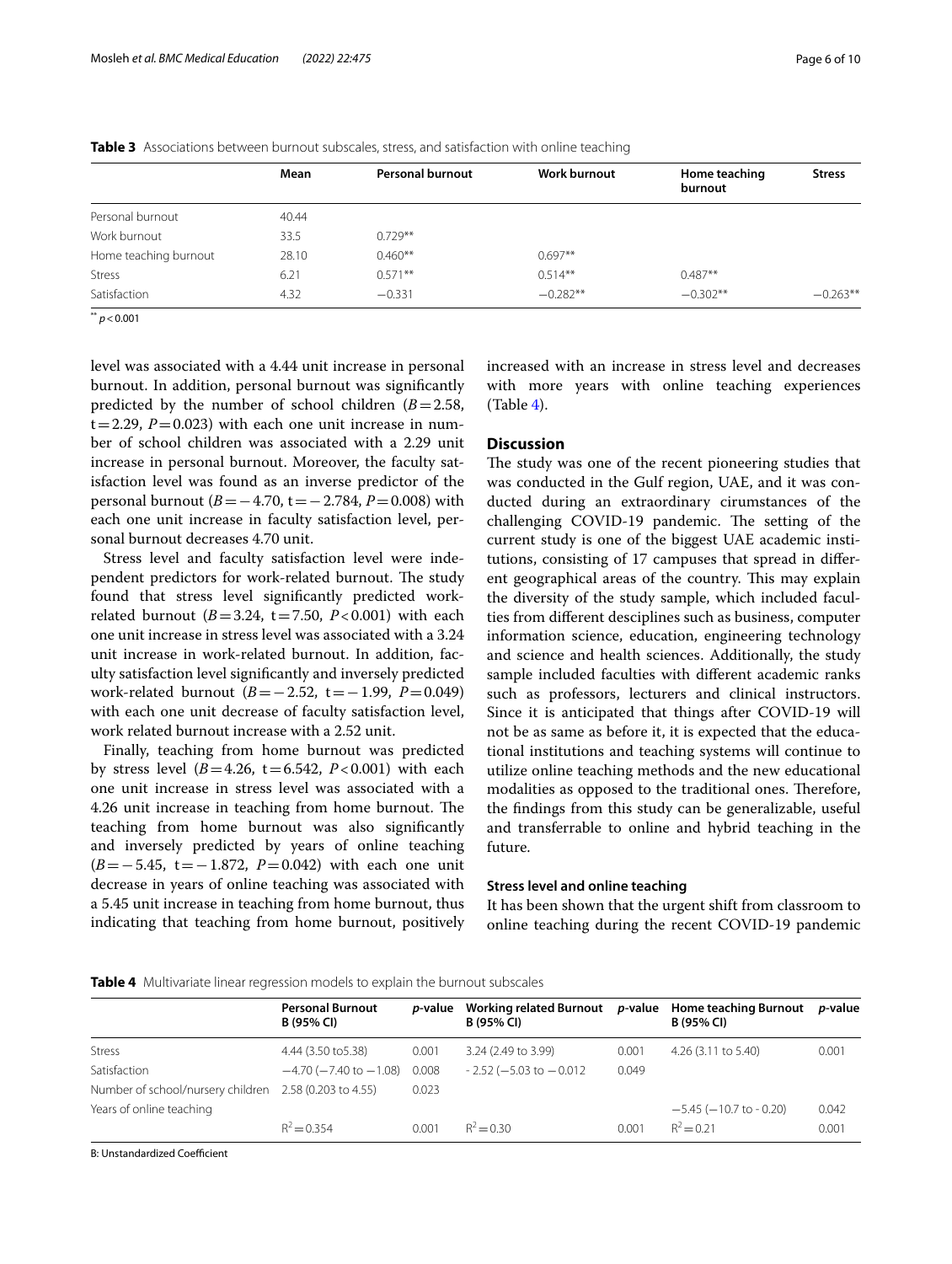has increased the levels of stress and workloads among university faculty and teaching staff  $[18, 19]$  $[18, 19]$  $[18, 19]$ . Houlden and Veletsianos [\[18](#page-9-2)] assert that while some teaching staff considered the adoption of online teaching during COVID-19 as a positive experience, others reported it as a stressful challenge. For example, teaching staff who reported positive experiences worked in universities that managed to provide them, in a timely manner, with the efficient educational technology products required. Additionally, these universities had signifcant experience in terms of online teaching technologies, and this was not a new approach for them. One the other hand, negative experiences were reported by teaching staff from educational institutions that were not successful in accommodating the newly adopted approach to teaching [\[18](#page-9-2)].

Despite the advanced technological modalities of the educational institutions in the present study, online teaching had not been officially adopted before COVID-19, so both staf and students had very limited experience of this approach. The findings from the current study suggest that almost half of the faculty indicated that online teaching had little or no impact on their stress level. Nonetheless, and in support of Houlden and Veletsianos [\[18\]](#page-9-2), mixed results can be concluded from the present study, whereby participants have reported both negative and positive impacts on their stress levels from the sudden switch to online teaching. For example, most participants felt that teaching from home made them feel moderate to severely stressed, and almost half thought that online teaching negatively afected their physical health. Almost 30% felt that online teaching negatively impacted their lifestyle, mental health, or stress-coping mechanisms. Similar results were found in another study  $[16]$  $[16]$  in which teaching staff reported significant stress as they were overwhelmed with exhaustion over the abrupt use of unfamiliar technologies during the exceptional situation of COVID-19. Similarly, Espino-Díaz, Fernandez-Caminero [[20\]](#page-9-4) found that the shift to online teaching during the pandemic resulted in signifcant stress among teaching staf due to the abrupt nature of adapting to the new technology and remedies within strict deadlines. In a Spanish study Un [\[21](#page-9-5)], almost 93% of teachers sufered signifcant increases in stress and exhaustion over the change to online teaching. Schafhauser [\[22](#page-9-6)] concluded that most teachers felt diferent levels of stress over the abrupt change to online teaching, a conclusion supported by Cipriano, Rappolt-Schlichtmann [[23\]](#page-9-7).

In a recent study conducted by Hero [\[24](#page-9-8)], 74% of teaching staf reported signifcant stress from their struggle with adapting to teaching online, and 40% considered leaving their job. For two-thirds of the participants [\[24](#page-9-8)], the stress was due to challenges encountered in meeting the students' emotional and mental health needs. Coping mechanisms were also reported to be negatively afected, with more than half of the participants reporting significant stress from frustration with the institutional management decisions (53%) or from personal matters such as financial concerns  $(57%)$   $[24]$  $[24]$ . The present study has similar fndings in terms of staf's stress coping mechanisms and mental health. These findings highlight the need for mental health care and support, an essential recommendation discussed further in the next section.

On the other hand, the current study reported positive outcomes from their online teaching experience. For example, over the third of participants felt that the online teaching afected their family lifestyle positively or had a positive impact on their stress-coping mechanism. Almost 28% reported that online teaching positively afected their mental health. Similar results were reported by Houlden and Veletsianos  $[18]$  $[18]$  $[18]$ . Thus, one can conclude that online teaching also has its strength, as opposed to the traditional method of face-to-face learning, a fnding also reported by Baras [\[25](#page-9-9)], who asserted that the recognized growth of technology demanded new educational approaches in which the students could play more active roles in the learning and teaching process. Other studies also reported that online teaching could improve pedagogical approaches, especially for teachers who return to face-to-face classroom teaching [\[26](#page-9-10)]. Moreover, Stricker, Weibel [\[27](#page-9-11)] reported signifcant positive outcomes of online teaching compared to classroom teaching.

# **Exhaustion and burnout levels with online teaching**

There is a history of evidence that online teaching can be a complex and demanding approach for staf, resulting in frustration, exhaustion and burnout [\[26](#page-9-10), [28](#page-9-12), [29](#page-9-13)]. With this in mind, and in particular, with regards to the rapid transition to online teaching with the COVID-19 pandemic, exhaustion and burnout have been reported in many recent studies  $[23, 24, 30, 31]$  $[23, 24, 30, 31]$  $[23, 24, 30, 31]$  $[23, 24, 30, 31]$  $[23, 24, 30, 31]$  $[23, 24, 30, 31]$  $[23, 24, 30, 31]$ . The present study revealed burnout, exhaustion and frustration over the abrupt transition to online teaching. For example, over half the participants reported that they could not take it anymore due to fatigue and exhaustion. Moreover, over 35% felt that they had little or no energy for their family and friends, and almost a third believed that the online teaching from home was the cause draining their energy.

Burnout and drained energy due to online teaching have been well reported; for example more than half of the staff reported burnout-related emotional draining and frustration  $[24]$ . This recent study is also congruent with the present study in terms of lack of time for social or professional communication. Schafhauser [[22](#page-9-6)] reported that the shift to online teaching during COVID-19 resulted in overwhelming exhaustion and frustration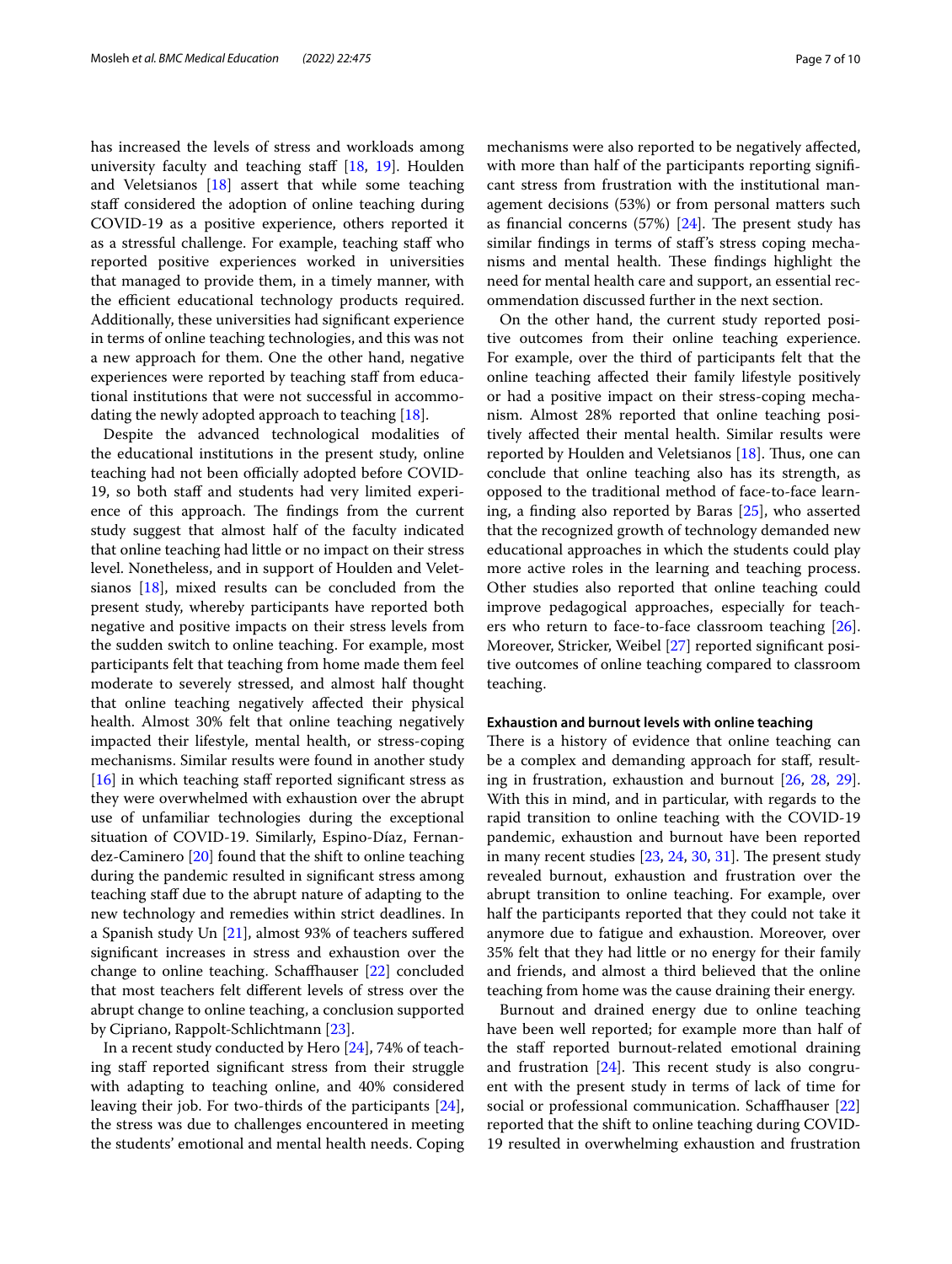among teachers. This was attributed to the lack of time compared to the number of tasks required to prepare the new teaching tools and modalities. The present study also revealed a high degree of emotional exhaustion due to the online home teaching in over 40% of participants, a result that was also concluded by Hero [[24](#page-9-8)] as over 50% felt they were emotionally drained and over a third reported that their job had become challenging due to COVID-19 situation. These findings support those from the present study, where participants claimed that they had reached their limits. High levels of anxiety, frustration and exhaustion were also reported by Pressley [\[31](#page-9-15)]. Findings from the current study emphasize the importance of mental health support, whereby screening, supportive measures and access to mental health services should be available for all teaching staff. This can help alleviate the level of stress and support teaching staf to avoid any risks of mental health issues.

From the fndings of the current study, it is evident that staff experienced various levels of COVID-19-related frustration, fatigue, exhaustion, and burnout. However, one can argue that this may have nothing to do with organizational or institutional faults.

Nevertheless, additional measures and a recognized efort should be enforced in these unique circumstances. However, it can also be argued that the sudden transition to online teaching, rather than online teaching per se, can be the main factor for stress and burnout. Due to the sudden arrival of the unexpected quest (COVID-19 pandemic), teaching staff may not have been prepared enough for such a challenge; mentally, physically, or socially; therefore, additional measures and a recognized efort should be enforced in these unique circumstances. Academic organizations and teaching institutions need to place great emphasis on fnding proper methods and alternative solutions for any similar unexpected conditions that may encounter them in the future.

It is important to acknowledge that during the unprecedented circumstances of COVID-19, staff were required, almost overnight, to switch to online teaching. This quick adoption, without doubt, meant that they had to become designers, teachers and advisors all in one. They were expected to start using new teaching tools and unique learning activities with very limited training, not to mention the pedagogical knowledge that this new approach to teaching requires. With all of this in mind, medical, clinical, or practical teaching is well known to be one of the most challenging of its type due its requirements of live patients and actual clinical demonstration of proper heath care skills. Furthermore, things can even be more crucial during critical situations. Students are required to learn how to develop contingency plans of patient care that need to be made based on real patient situations. This means that the theoretical components of health education programs can be taught online or with fipped classroom approaches. However, in practical and clinical teaching, preference is for the hands-on experience and the direct contact with the patients in clinical settings when it is available.

Carr-Chellman and Duchastel [[32](#page-9-16)] stress that the crucial element of online teaching is the organisation of learning activities that enables the students to achieve certain learning outcomes.

In order to ensure that the learning process is not in any way compromised, and that staff are performing their teaching tasks with the least stress, anxiety and exhaustion, more emphasis needs to be placed on assisting and supporting them with unlimited contextual and technological resources. Additionally, academic institutions need to recognise the extraordinary effort made by the teaching staf in unique situations like COVID-19.

# **Conclusion**

The findings from the present study were discussed considering the following research hypotheses: the sudden transition to online teaching increased staff stress and their perceived burnout levels, the individual perception of burnout and stress is moderated by experience with online teaching and the years of teaching experience, and that this transition has the negative impact on family life, physical health, mental health, and coping with stress.

It was evident that although some participants reported some positive outcomes, others had negative feelings and experienced various levels of stress, especially related to online teaching from home. Diferent levels of stress, burnout, and tension over the rapid adoption of the new teaching modalities were reported.

# **Strengths and limitations**

This is the first study in the UAE and Gulf Cooperation Council (GCC) context to examine the impact of the COVID-19 pandemic on the health of the teaching staf who were asked to work from home. The survey of participants from multiple disciplines is one of the study's strengths. Another strength is examining the association of various confounding variables not explored in previous research, such as personal development hours, online teaching experience, and partner's working status.

One of the study's main limitations is its cross-sectional design, which was appropriate under the circumstances. However, a longitudinal study is recommended to determine the long-term impact and changes in staff health outcomes resulting from the COVID-19 crisis. Stress and burnout were evaluated using a self-reported questionnaire, which implies a certain level of bias. Finally, the burnout level was measured by a modifed version of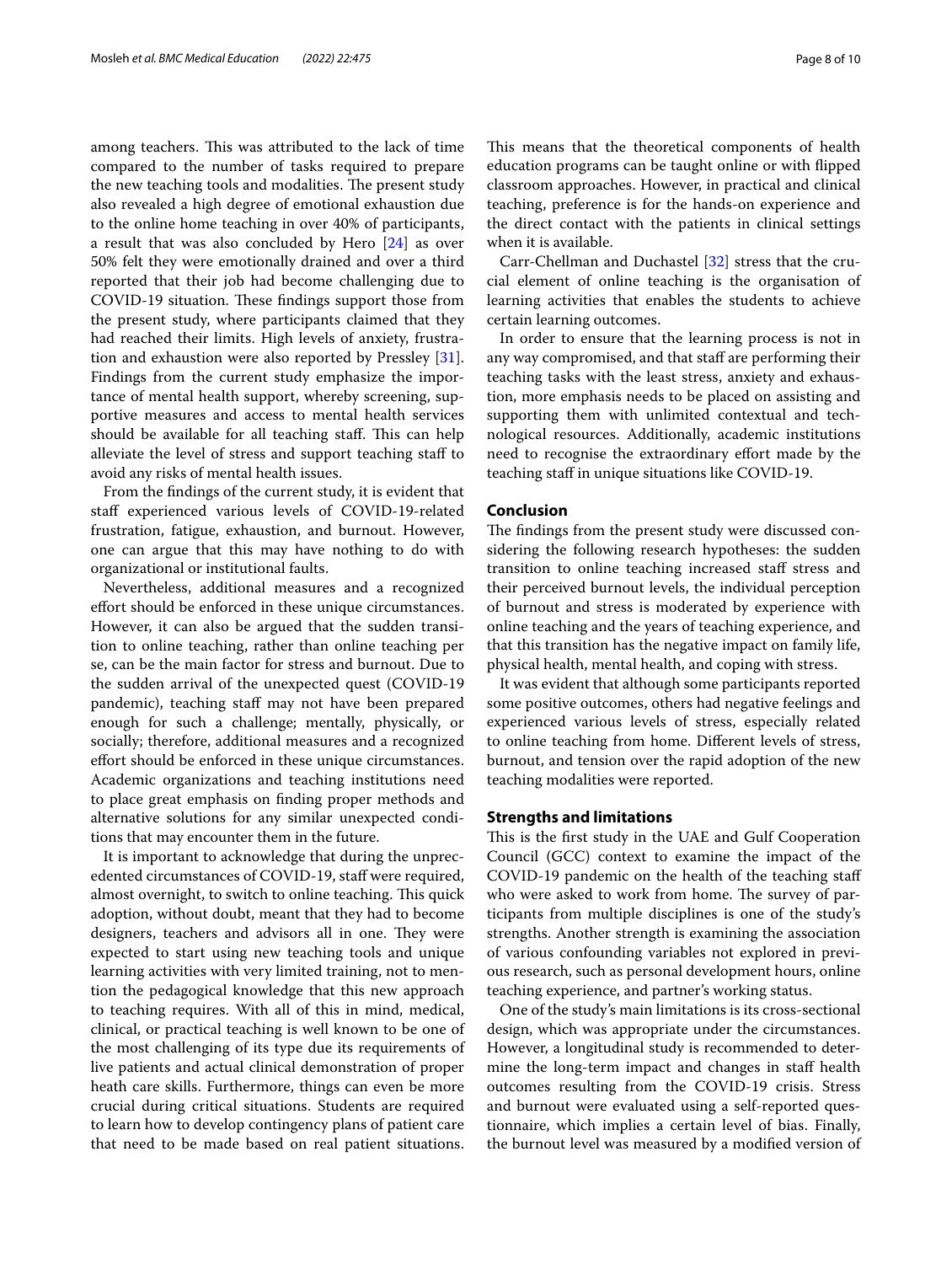the Copenhagen Burnout Inventory to ft the purpose of online teaching during the COVID-19 quarantine. However, the modifed version had good internal consistency for the three subscales; further study may be conducted to confrm its internal validity. Finally, further in-depth qualitative and quantitative research is needed to extensively explore the diferent factors infuencing the teaching staf's stress and burnout levels.

# **Implications in practice**

Based on the fnding of this study it can be suggested that measures need to be implemented by teaching organizations and educational facilities to reduce the faculty level of stress and burnout such as providing mental health support for the faculty and students during the COVID-19 outbreak and the transition to online learning. Moreover, organisations, teaching and administrative staf, and information technology departments need to be well prepared, closely monitoring their resources. With this in mind, frequent audits and close monitoring of the service quality must be maintained. Finally, more emphasis needs to be placed on investing in online-related PD sessions and training for staff to be updated on adequate pedagogical approaches in using online technologies.

#### **Acknowledgments**

The authors are very thankful to all of the academics for their participation in the study.

## **Authors' contributions**

All authors had the major input into the design, analysis and interpretation of the data, as well as drafting the article or revising it critically for important intellectual content. All authors have seen and approved the fnal version of the manuscript. Dr. Sultan Mosleh (the primary author) has started the idea of the research and led all the steps of the study. Dr. Mohammed Kasasbeh has contributed in writing up the paper and the discussion. Dr. Yousef Aljawarneh has participated in preparing and updating the literature review and preparing the research questions. Dr. Intima Alrimawi and Dr. Ahmad Saifan participated in data collection. They also participated in preparing the initial analysis and writing the results. The main part of analysis and writing the results was done by Dr. Sultan (the primary author).

#### **Funding**

The authors received no fnancial support for the research, authorship, and publication of this article.

#### **Availability of data and materials**

The rights of privacy and confidentiality were guaranteed and explained to all participants. All the collected data and documents were securely stored using locked filing cabinets and password-protected computers, accessible only to the research team. All data generated or analysed during this study are included in this article. The datasets used and/or analysed during the current study are available from the corresponding author upon reasonable request.

#### **Declarations**

#### **Ethics approval and consent to participate**

This study was approved by the IRB and Research Committee in the Higher College of Technology (HCT). All the procedures in this study that involved human participants were carried out in accordance with the ethical standards of the institutional and national research committee and with the 1964 Helsinki declaration and its later amendments or comparable ethical standards. All methods were carried out in accordance with relevant guidelines and regulations. No individual data were collected and informed consent was obtained from each student.

#### **Consent for publication**

Not available.

#### **Competing interests**

The author(s) declare no potential conficts of interest with respect to the research, authorship and/or publication of this article.

#### **Author details**

<sup>1</sup> Faculty of Nursing, Mutah University, Karak, Jordan. <sup>2</sup> Faculty of Health Science, Health Science Division, Higher Colleges of Technology, Fujairah, United Arab Emirates.<sup>3</sup> Department of Professional Nursing Practice, Georgetown University, Washington, DC, USA. <sup>4</sup>Nursing College, Applied Science Private University, Amman, Jordan.

# Received: 28 October 2021 Accepted: 24 May 2022 Published online: 20 June 2022

#### **References**

- <span id="page-8-0"></span>Cutri RM, Mena J, Whiting EF. Faculty readiness for online crisis teaching: transitioning to online teaching during the COVID-19 pandemic. Eur J Teach Educ. 2020;43(4):523–41.
- <span id="page-8-1"></span>Shen P, Slater P. The effect of occupational stress and coping strategies on mental health and emotional well-being among university academic staff during the COVID-19 outbreak. Int Educ Stud. 2021;14(3):82-95.
- <span id="page-8-2"></span>3. Code J, Ralph R, Forde K. Pandemic designs for the future: perspectives of technology education teachers during COVID-19. Information and Learning Sciences; 2020.
- <span id="page-8-3"></span>4. Green W, Anderson V, Tait K, Tran LT. Precarity, fear and hope: Refecting and imagining in higher education during a global pandemic. Higher Education Research & Development. 2020;39(7):1309-12.
- <span id="page-8-4"></span>5. Ahmed H, Allaf M, Elghazaly H. COVID-19 and medical education. Lancet Infect Dis. 2020;20(7):777–8.
- <span id="page-8-5"></span>6. Bao W. COVID-19 and online teaching in higher education: a case study of Peking University. Hum Behav Emerg Technol. 2020;2(2):113–5.
- <span id="page-8-6"></span>7. Pickup S. Occupational wellbeing amidst a global health pandemic. The Psychologist. 2020.
- <span id="page-8-7"></span>8. Paudel S, Shrestha P, Karmacharya I, Pathak OK. Knowledge, attitude, and practices (KAP) towards COVID-19 among Nepalese residents during the COVID-19 outbreak: An online cross-sectional study. (Volume 1, P. 1 - 24).
- <span id="page-8-8"></span>9. Batool SB, Cheema BA, Siddiqui S. Online teaching during Covid 19: prevalence of occupational stress among University Faculty in Pakistan. J Res. 2020;14(2):194–210.
- <span id="page-8-9"></span>10. Sahu P. Closure of universities due to coronavirus disease 2019 (COVID-19): impact on education and mental health of students and academic staf. Cureus. 2020;12(4):e7541. [https://doi.org/10.7759/cureus.7541.](https://doi.org/10.7759/cureus.7541)
- <span id="page-8-10"></span>11. García-González MA, Torrano F, García-González G. Analysis of stress factors for female professors at online universities. Int J Environ Res Public Health. 2020;17(8):2958.
- <span id="page-8-11"></span>12. Bensaid B, Brahimi T. Coping with COVID-19: Higher Education in the GCC Countries. In: Visvizi A, Lytras MD, Aljohani NR, editors. Research and Innovation Forum 2020. RIIFORUM 2020. Cham: Springer; Springer Proceedings in Complexity. [https://doi.org/10.1007/978-3-030-62066-0\\_](https://doi.org/10.1007/978-3-030-62066-0_12) [12](https://doi.org/10.1007/978-3-030-62066-0_12).
- <span id="page-8-12"></span>13. Mosleh S, Shudifat R, Dalky H, Almalik M, Alnajar M. Mental Health, Learning Behaviour and Perceived Fatigue Among University Students During the COVID-19 Outbreak: a Cross-sectional Multicentric Study in the UAE. (Volume 1, P. 1 - 20).
- <span id="page-8-13"></span>14. World Health Organization B-oaopiCoDGS, [https://www.who.int/mental\\_](https://www.who.int/mental_health/evidence/burn-out/en/) [health/evidence/burn-out/en/](https://www.who.int/mental_health/evidence/burn-out/en/). Accessed 20 Nov 2021.
- <span id="page-8-14"></span>15. Cacha LA, Poznanski RR, Latif AZ, Arif TM. Psychophysiology of chronic stress: an example of mind-body interaction. NeuroQuantology. 2019;17(07):53–63.